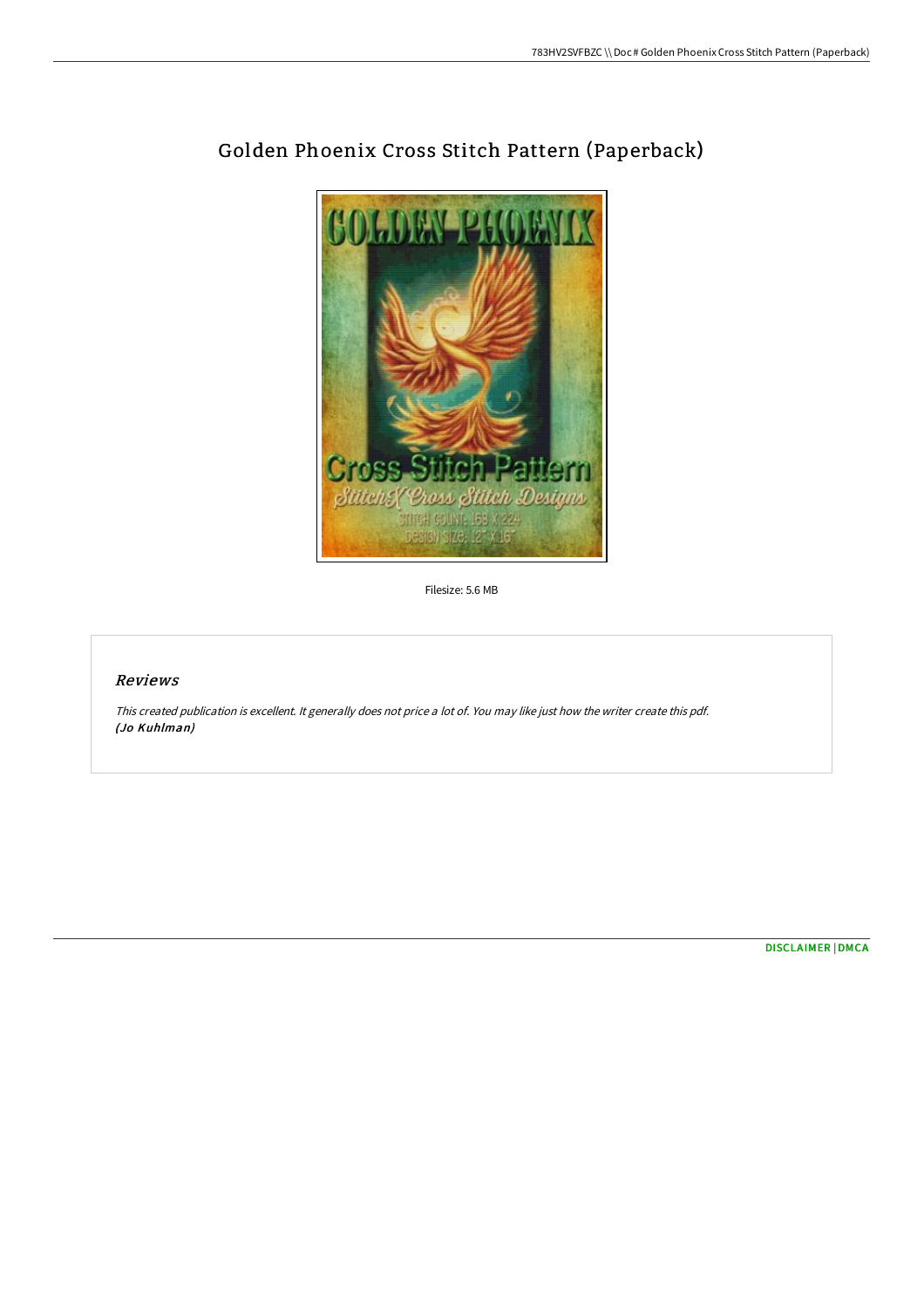## GOLDEN PHOENIX CROSS STITCH PATTERN (PAPERBACK)



Createspace, United States, 2015. Paperback. Condition: New. Language: English . Brand New Book \*\*\*\*\* Print on Demand \*\*\*\*\*.Golden Phoenix Cross Stitch Pattern The stitch count of this cross stitch design is 168 x 224 The finished size of the design depends on fabric choice. Here are finished sizes in popular fabric choices: 14 count (or 28 count over-two): 12 inches x 16 inches 16 count (or 32 count over-two): 10.5 inches x 14 inches 18 count: 9.4 inches x 12.5 inches 25 count (over-one): 6.8 inches x 9 inches 25 count (over-two): 13.5 inches x 18 inches This cross stitch design is all full cross stitches. There are no fractional stitches, no blended threads, and no backstitching. The graph is easy to read and fun to stitch! Symbols are printed in black and are large and clearly printed. This pattern book includes: Full color picture of design for reference (cover picture) Complete DMC floss shopping list Pattern in easy-to-read format Instructions for preparing your project Project planning guide to help determine fabric size This pattern uses 60 DMC thread colors.

 $\begin{array}{c} \square \end{array}$ Read Golden Phoenix Cross Stitch Pattern [\(Paperback\)](http://digilib.live/golden-phoenix-cross-stitch-pattern-paperback.html) Online  $\blacksquare$ Download PDF Golden Phoenix Cross Stitch Pattern [\(Paperback\)](http://digilib.live/golden-phoenix-cross-stitch-pattern-paperback.html)